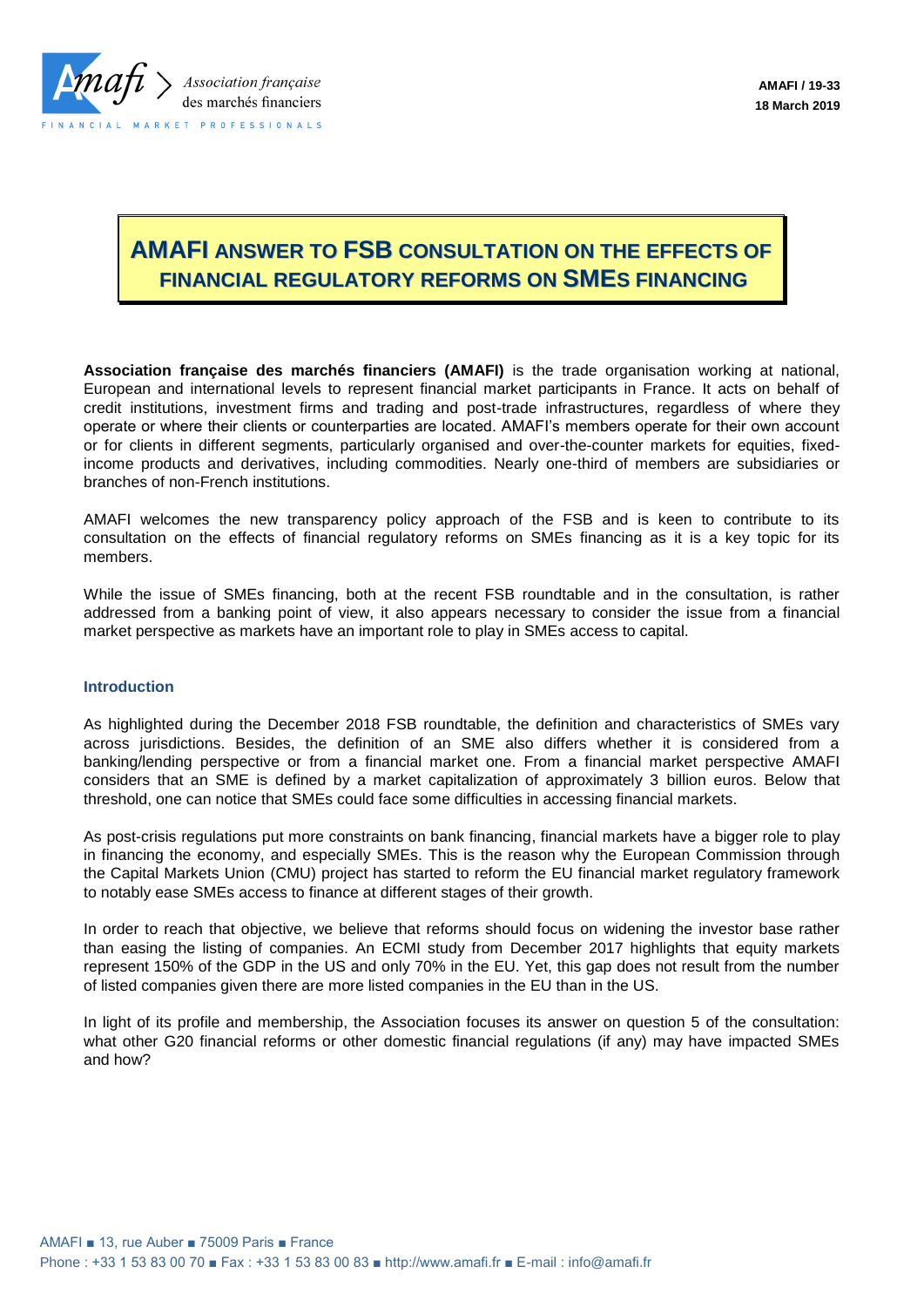

## **The impact of the existing financial markets regulatory framework on SMEs financing**

Reflecting on the activities of AMAFI's members, the EU regulatory framework for financial markets related to SMEs financing mainly revolves around MiFID II/MiFIR, MAR together with the CMU which encapsulates a number of initiatives including SME growth markets, Prospectus, simple, transparent and standardised (STS) Securitization and PRIIPs.

Generally speaking, we believe the CMU is far from being completed, with only few legislations implemented to-date, and of which some do not produce the expected results. Reflections around the future of the CMU and the existing regulatory framework for financial markets appear crucial especially with the UK, so far the main financial center of the Union, leaving the EU.

More specifically, we would like to focus our analysis on the following legislations:

 **The STS Securitisation Regulation** which entered into force in January 2018 is far from producing the expected results. On the one hand the legislation has created too many constraints resulting from too heavy prudential requirements and on the other hand it is not ambitious enough.

Indeed, the European ecosystem appears less favourable than the one in the US where securitisation plays a central role in SMEs access to capital. One key difference revolves around the establishment of Government Sponsored Enterprises (GSEs) in the US which provide a rather explicit guarantee that enables to remove extremely important amounts of residential loans from banks balance sheets through the securitization process. We consider the creation of similar GSEs, together with efforts to limit divergences in member states bankruptcy laws, as necessary pre-conditions for the securitization market to take-off in Europe.

- **The SME growth markets legislation**, recently agreed by EU institutions, aims to simplify a number of requirements from MAR and from Prospectus perceived as regulatory hurdles for SMEs to access capital. In the final text, the market soundings exemption for private placement has been extended to all trading venues and the benefits of liquidity contracts will apply to all issuers while respecting national accepted market practice. A template will be created to enable issuers that do not benefit from a national accepted market practice to enter into such an arrangement. AMAFI is very much supportive of these amendments and considers they should ease SMEs access to financing, and help reduce the cost of their access to capital.
- **MiFID2** and in particular Article 13 of the Commission Delegated Directive (EU) 2017/593 modifies the economic model of financial analysis for equity markets and has a detrimental effect on SMEs financing. The former and largely used "bundled model" is no longer possible. Henceforth, research has to be paid by asset management companies independent of the transactions they carried out with their brokers, at least when acting on behalf of client portfolios.

There is a large consensus among issuers, asset management companies and research providers that, given the new rules, the total amount paid for research will dramatically diminish in the coming years and accordingly the supply of research. This will particularly impact the supply of research for SMEs because research providers will no longer be able to finance research on SMEs in a context where cross-subsidization is not possible. As there is no evidence that a new economic model will emerge, there is a risk of severe reduction in the availability of research on SMEs. This would seriously impact the attractiveness and liquidity of listed SMEs.

 **MiFID 2 and PRIIPs**, we would like to emphasize that certain provisions have resulted in making the selling of certain financial products more constraining, more expensive as well as more risky, therefore having a negative effect on SMEs financing.